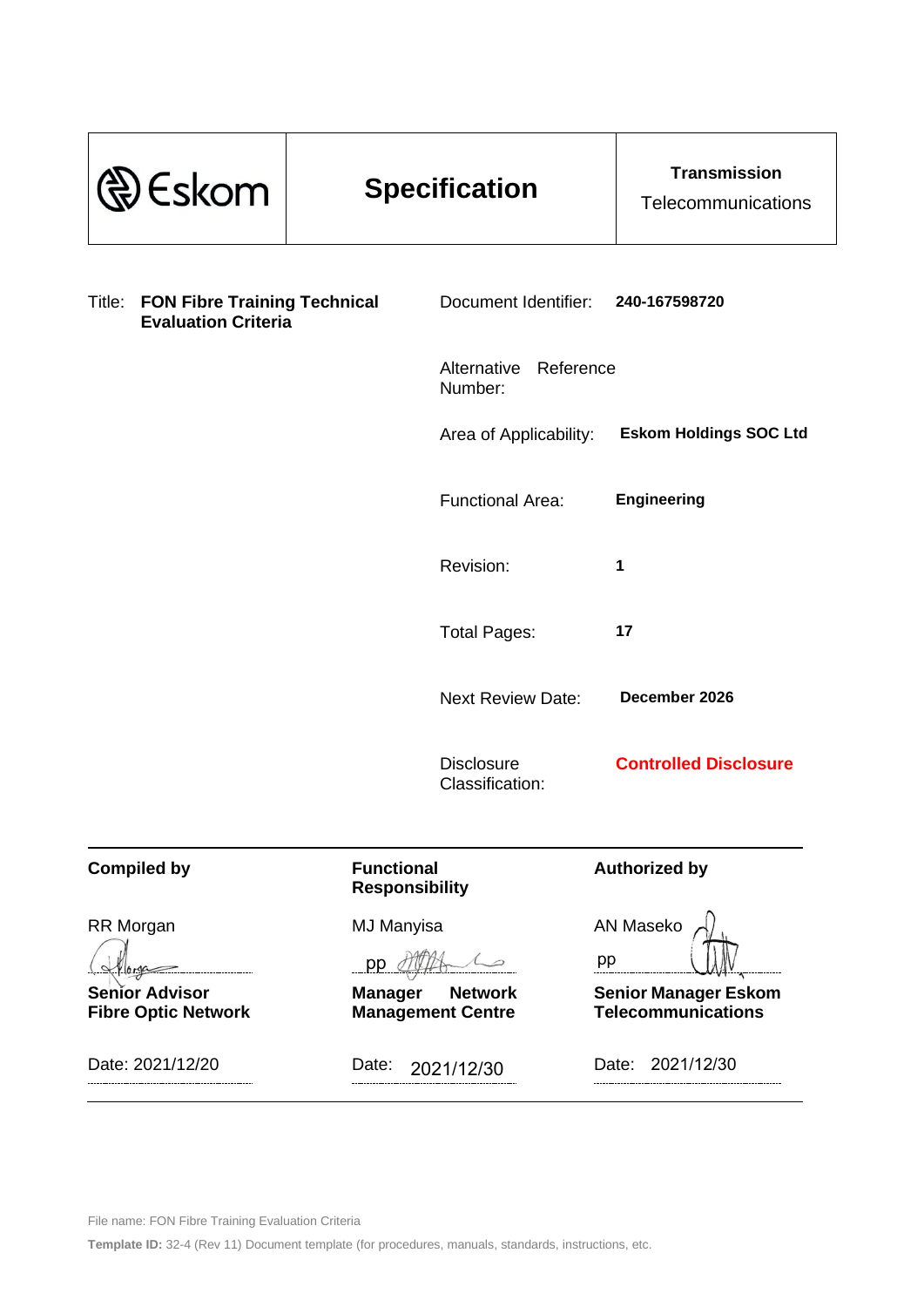| <b>FON Fibre Training Technical Evaluation Criteria</b> | Unique Identifier: 240-167598720 |         |
|---------------------------------------------------------|----------------------------------|---------|
|                                                         | Revision:                        |         |
|                                                         | Page:                            | 2 of 17 |
|                                                         |                                  |         |

# **Content**

Page

| 1.             |     |       |  |
|----------------|-----|-------|--|
| 2.             |     |       |  |
|                |     |       |  |
|                |     |       |  |
|                |     |       |  |
|                |     |       |  |
|                | 2.2 |       |  |
|                |     | 2.2.1 |  |
|                |     |       |  |
|                | 2.3 |       |  |
|                |     | 2.3.1 |  |
|                | 2.4 |       |  |
|                | 2.5 |       |  |
|                | 2.6 |       |  |
|                | 2.7 |       |  |
| 3.             |     |       |  |
|                | 3.1 |       |  |
|                | 3.2 |       |  |
|                | 3.3 |       |  |
|                | 3.4 |       |  |
|                | 3.5 |       |  |
| 4.             |     |       |  |
| 5.             |     |       |  |
| 6.             |     |       |  |
| 7 <sub>1</sub> |     |       |  |

### **CONTROLLED DISCLOSURE**

When downloaded from the document management system, this document is uncontrolled and the responsibility rests with the user to ensure it is in line with the authorized version on the system. No part of this document may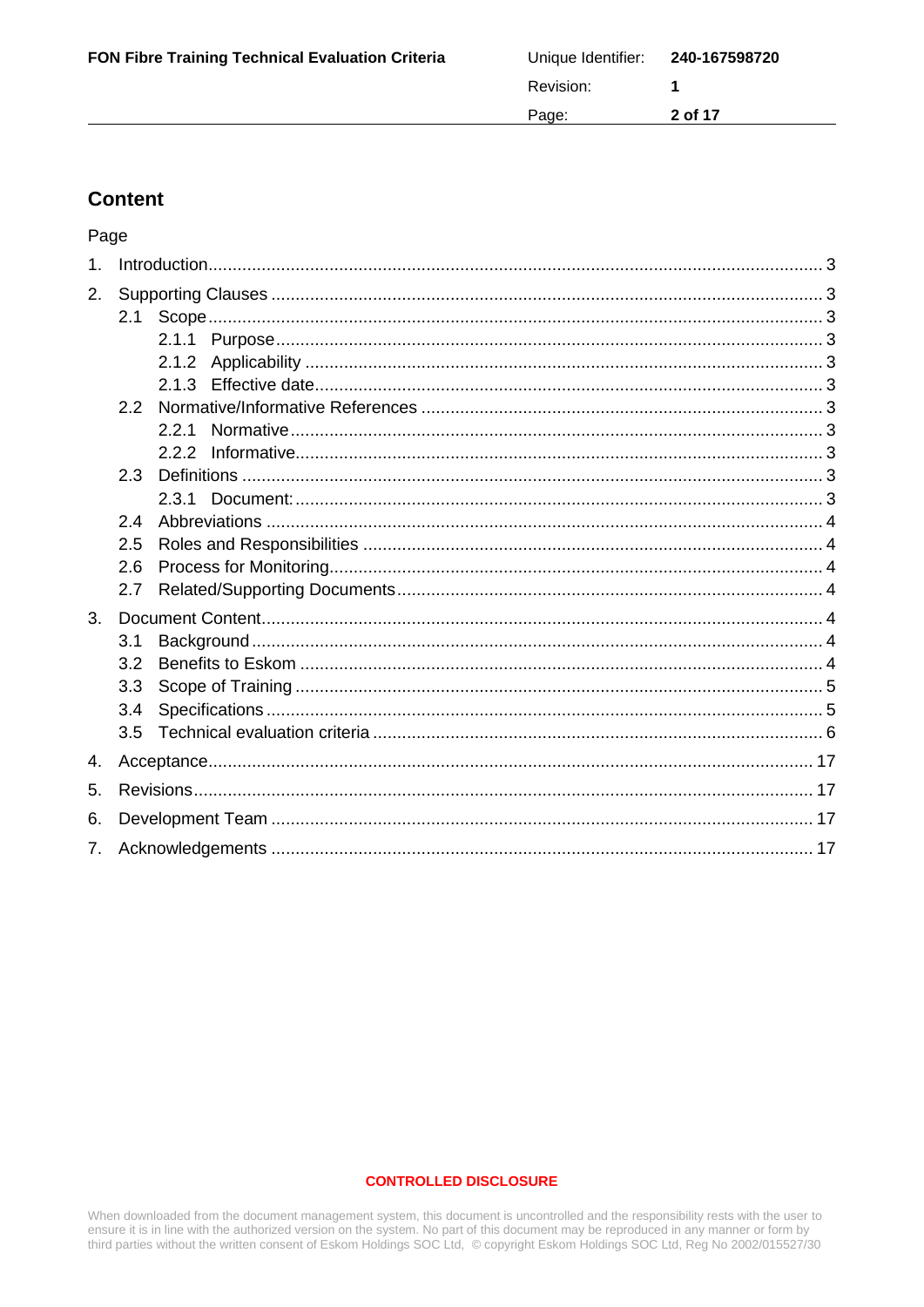# <span id="page-2-0"></span>**1. Introduction**

The tender technical evaluation criteria is for enquiry, Optical Fibre Training

# <span id="page-2-1"></span>**2. Supporting Clauses**

## <span id="page-2-2"></span>**2.1 Scope**

This document provides the Technical Evaluation Criteria.

# <span id="page-2-3"></span>**2.1.1 Purpose**

This document shall provide the Technical Evaluation Criteria for Optic Fibre Training.

# <span id="page-2-4"></span>**2.1.2 Applicability**

This document shall apply to Eskom Telecommunications, and Group Technology and Commercial.

# <span id="page-2-5"></span>**2.1.3 Effective date**

This document is effective from the 10<sup>th</sup> December 2021.

### <span id="page-2-6"></span>**2.2 Normative/Informative References**

Parties using this document shall apply the most recent edition of the documents listed in the following paragraphs.

Not applicable.

# <span id="page-2-7"></span>**2.2.1 Normative**

[1] ISO 9001 Quality Management Systems

# <span id="page-2-8"></span>**2.2.2 Informative**

[2] 240-118710943 Optical Fibre Training Specification

# <span id="page-2-9"></span>**2.3 Definitions**

# <span id="page-2-10"></span>**2.3.1 Document:**

Not Applicable.

### **CONTROLLED DISCLOSURE**

When downloaded from the document management system, this document is uncontrolled and the responsibility rests with the user to ensure it is in line with the authorized version on the system.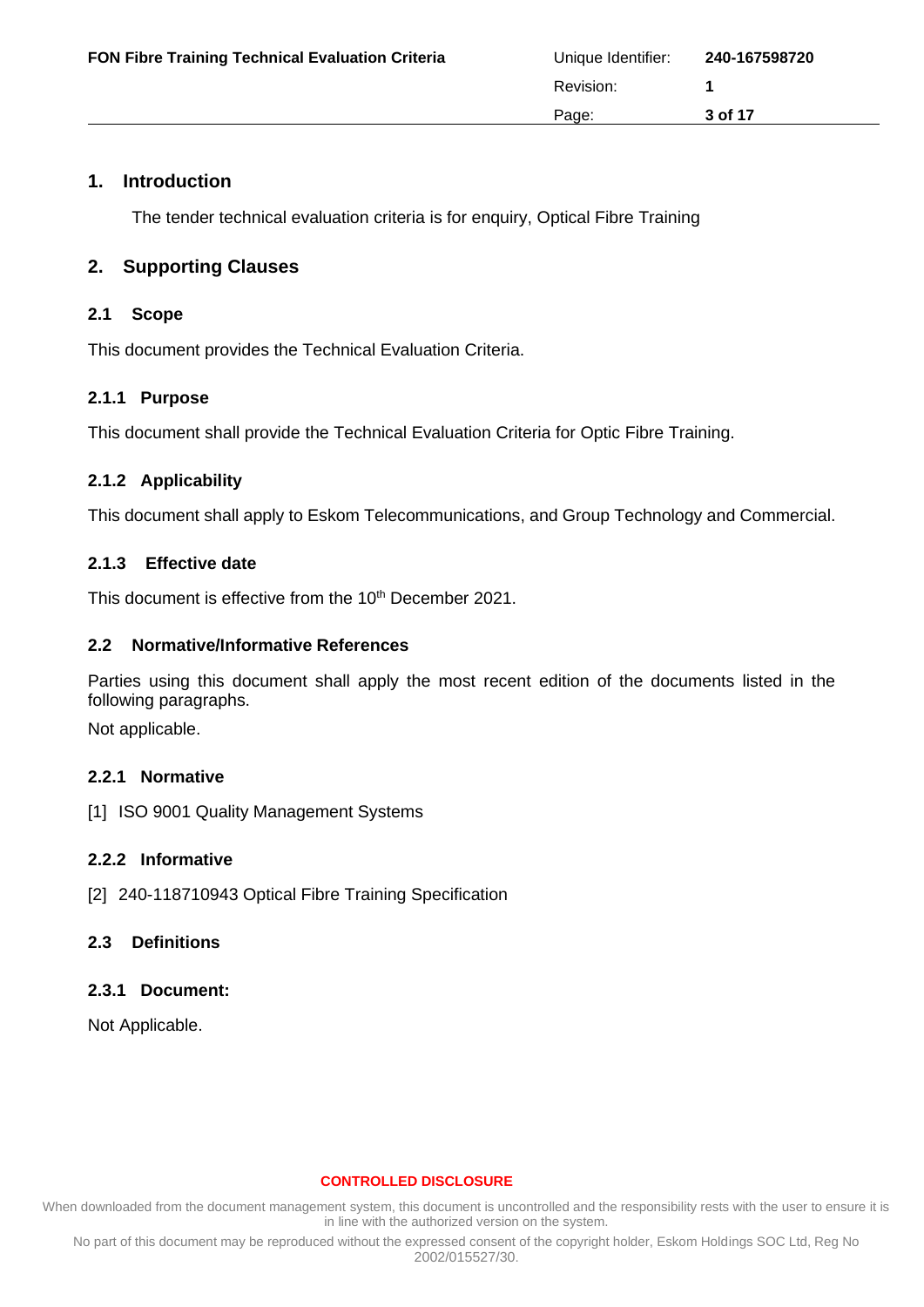### <span id="page-3-0"></span>**2.4 Abbreviations**

| <b>Abbreviation</b> | <b>Explanation</b>                       |
|---------------------|------------------------------------------|
| <b>PMD</b>          | Polarisation Mode dispersion             |
| <b>DWDM</b>         | Dense Wave Division Multiplexing         |
| <b>OADM</b>         | <b>Optical Add-Drop Multiplexor</b>      |
| <b>OTDR</b>         | <b>Optical Time Domain Reflectometer</b> |
| <b>ADSS</b>         | All Dielectric Self Supporting           |
| <b>OPGW</b>         | <b>Optical Ground Wire</b>               |
| <b>MASS</b>         | <b>Metallic Aerial Self Supporting</b>   |

### <span id="page-3-1"></span>**2.5 Roles and Responsibilities**

This document shall be handed to Group Technology and Commercial as the Technical Evaluation Criteria.

### <span id="page-3-2"></span>**2.6 Process for Monitoring**

Not applicable.

### <span id="page-3-3"></span>**2.7 Related/Supporting Documents**

Not applicable.

# <span id="page-3-4"></span>**3. Document Content**

### <span id="page-3-5"></span>**3.1 Background**

The need for the Optical Fibre training originates from Eskom Telecommunications (ET**)**, and is as a result of fibre optic systems that are used extensively throughout the Eskom power and telecommunications networks. These fibre systems are used to provide teleprotection, telecontrol, substation automation and remote engineering which collectively ensure and enhance the performance of the power network. Furthermore, the fibre optic cable network constitutes an integral component of the Eskom telecommunications network and thereby supports the provision of bandwidth and reliable telecommunications services as required by Eskom's business systems.

A critical requirement is to provide constant maintenance, repairs and inspections. To standardise and improve the level of maintenance and repairs and ensure integrity of the optical fibre network, this training is focused specifically to the Eskom optical fibre network..

# <span id="page-3-6"></span>**3.2 Benefits to Eskom**

The benefits to Eskom are as follows:

• Enhances performance of Eskom's fibre optic network by improving maintenance techniques and thereby increase the network uptime.

### **CONTROLLED DISCLOSURE**

When downloaded from the document management system, this document is uncontrolled and the responsibility rests with the user to ensure it is in line with the authorized version on the system.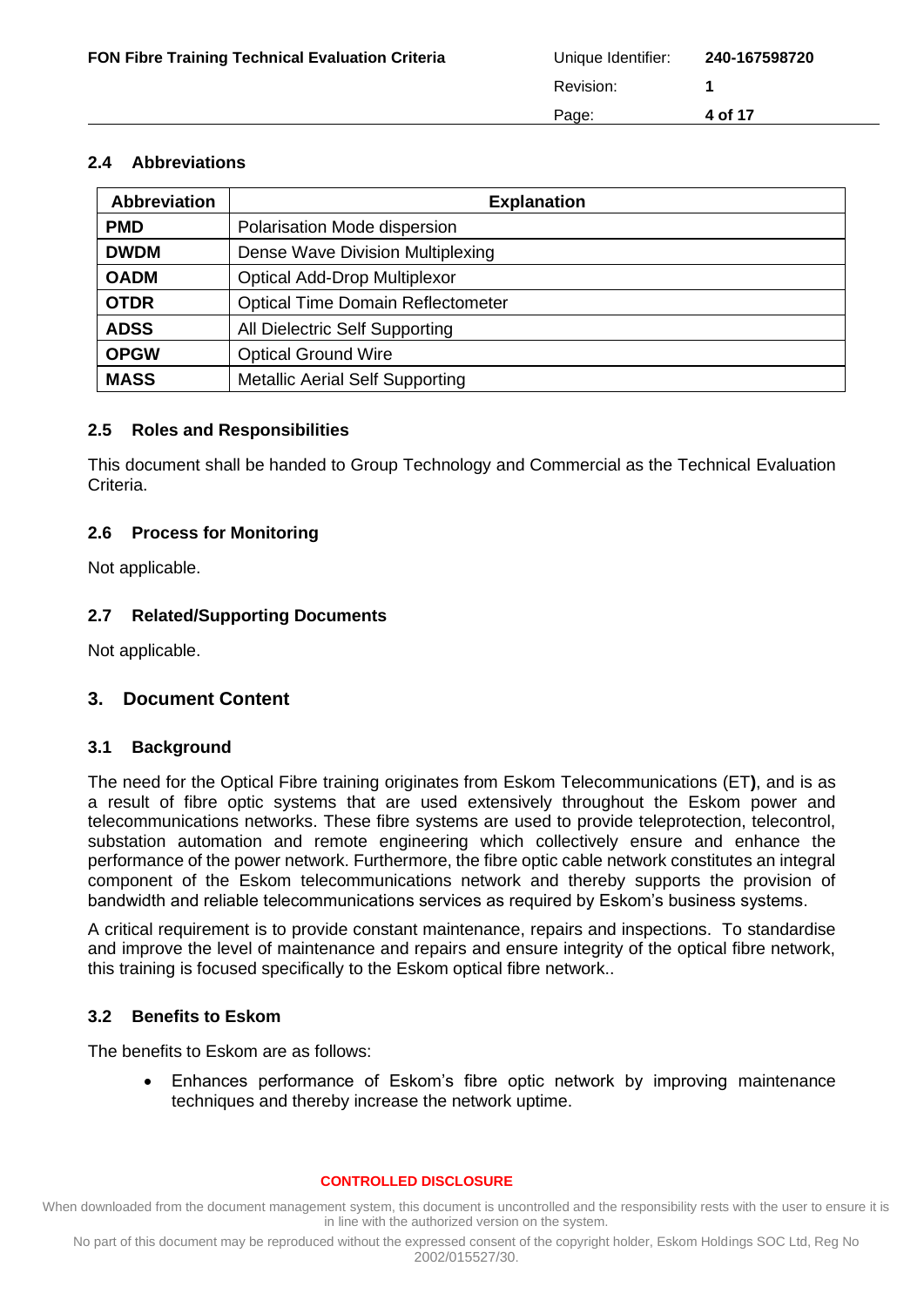• Extends the useful life of the fibre optic network, decreasing the need for capital replacement.

# <span id="page-4-0"></span>**3.3 Scope of Training**

The scope of the training required was compiled by Reginald Morgan*,* and was stated in the enquiry as follows:

Optical Fibre Training Specification, document identifier: 240-118710943.

### <span id="page-4-1"></span>**3.4 Specifications**

The following specifications were issued with the tender:

| Doc No        | <b>Expiry</b><br>Date | <b>Description</b>                 | <b>Comments</b> |
|---------------|-----------------------|------------------------------------|-----------------|
| 240-118710943 | November 2026         | Optic Fibre Training Specification | Latest revision |

# **Table 1: List of Specifications**

### **CONTROLLED DISCLOSURE**

When downloaded from the document management system, this document is uncontrolled and the responsibility rests with the user to ensure it is in line with the authorized version on the system.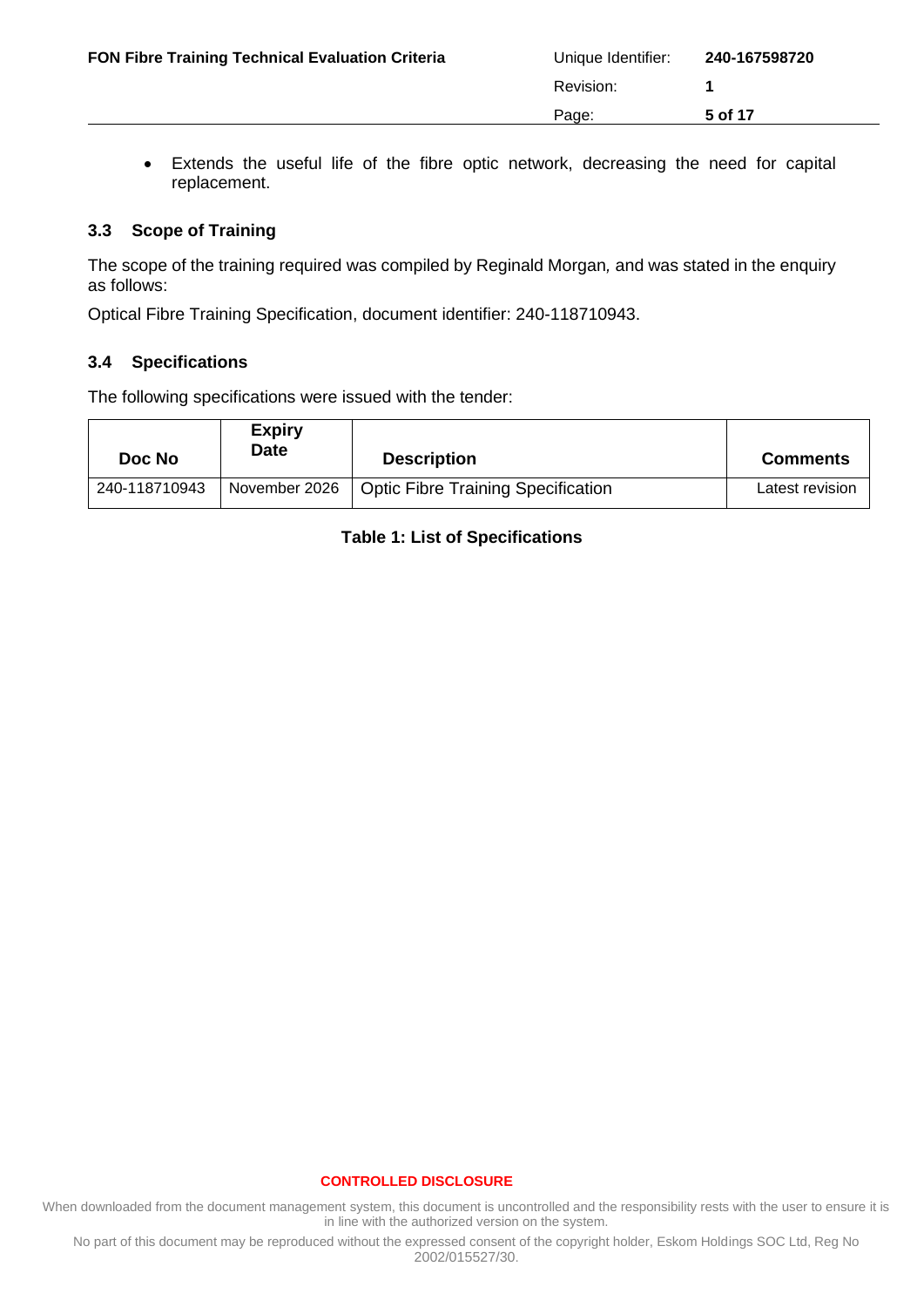| <b>FON Fibre Training Technical Evaluation Criteria</b> | Unique Identifier: | 240-167598720 |
|---------------------------------------------------------|--------------------|---------------|
|                                                         | Revision:          |               |
|                                                         | Page:              | 6 of 17       |

## **3.5 Technical evaluation criteria**

| <b>TECHNICAL EVALUATION CRITERIA</b>                                                                                                                                                   |           |                         |                                                                            |                                                                                                                                                                                          |                                                          |
|----------------------------------------------------------------------------------------------------------------------------------------------------------------------------------------|-----------|-------------------------|----------------------------------------------------------------------------|------------------------------------------------------------------------------------------------------------------------------------------------------------------------------------------|----------------------------------------------------------|
| <b>Company Name</b>                                                                                                                                                                    |           |                         |                                                                            |                                                                                                                                                                                          |                                                          |
|                                                                                                                                                                                        |           |                         | <b>REFERENCED TO OPTICAL FIBRE SPECIFICATION 240-118710943</b>             |                                                                                                                                                                                          |                                                          |
|                                                                                                                                                                                        |           |                         | <b>CATEGORY 1 – Fibre Optic Basic Training</b>                             |                                                                                                                                                                                          | <b>FOR</b><br><b>OFFICE</b><br><b>USE</b><br><b>ONLY</b> |
| learners knowledge from basic to advanced.                                                                                                                                             |           |                         |                                                                            | The following requirements are set as the minimum content requirements for fibre optic courses. The courses shall be structured by the supplier into modules/levels so as to advance the |                                                          |
| <b>Training Materials and Venue</b>                                                                                                                                                    |           | Mandatory<br>Compliance | <b>Scoring Criteria</b>                                                    | <b>Supporting Comments</b>                                                                                                                                                               | Score                                                    |
| The supplier shall provide for all lecture<br>materials, test equipment, machinery and<br>required to<br>provide<br>hardware<br>comprehensive course for both theory and<br>practical. | - a       | 100%                    | Lecture Materials 50%<br>Hardware and, Test Equipment<br>and machinery 50% |                                                                                                                                                                                          |                                                          |
| Optical Fibre courses presented to Eskom<br>Telecommunications shall cater for both<br>theory lectures as well as<br>interventions.                                                    | practical | 100%                    | Theory 60%<br>Practical 40%                                                |                                                                                                                                                                                          |                                                          |

#### **CONTROLLED DISCLOSURE**

<span id="page-5-0"></span>When downloaded from the document management system, this document is uncontrolled and the responsibility rests with the user to ensure it is in line with the authorized version on the system.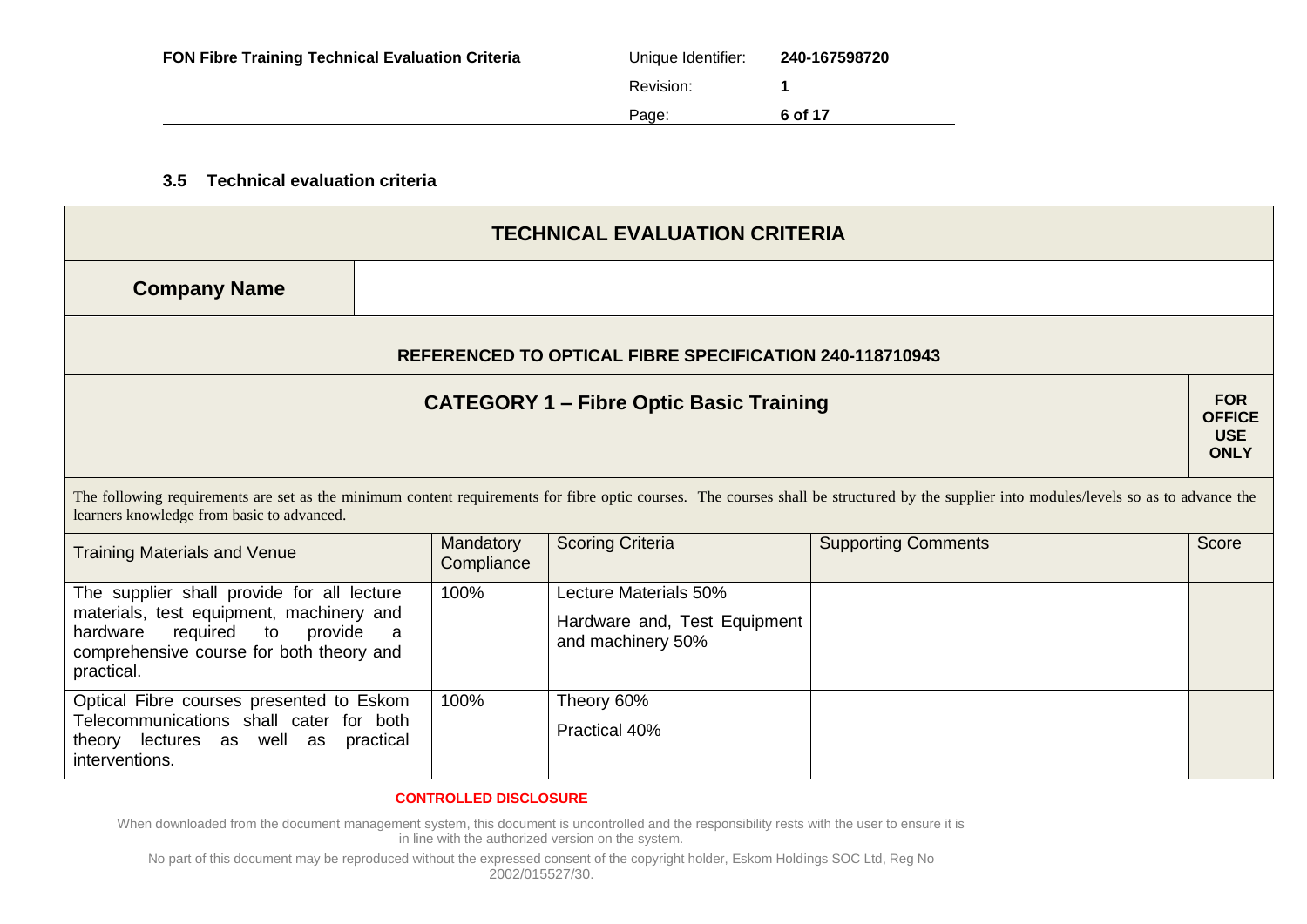| ique Identifier: | 240-167598720 |
|------------------|---------------|
|                  |               |

Page: **7 of 17**

| The supplier shall make provision for a<br>suitable venue as well as facilities for both<br>theory and practical interventions.                                                                                                                                                                                                                                                                                                                         | 100%                    | Venue information and suitability<br>to be provided 100%                                                       |                            |       |
|---------------------------------------------------------------------------------------------------------------------------------------------------------------------------------------------------------------------------------------------------------------------------------------------------------------------------------------------------------------------------------------------------------------------------------------------------------|-------------------------|----------------------------------------------------------------------------------------------------------------|----------------------------|-------|
| The supplier shall provide Eskom with a<br>detailed course outline so that Eskom may<br>scrutinise the content.<br>The course content shall concentrate on fibre<br>optic networks within the power utility<br>environment, with emphasis on the impact of<br>the electrical network on the fibre optic<br>network (Induction, dry band arcing) as well<br>as personal safety while working in proximity<br>to live conductors and routine maintenance. | 100%                    | Detailed course content supplied<br>60%<br>Fibre Optics within the power<br>utility 25%<br>Personal Safety 15% |                            |       |
| The courses shall include an introduction to<br>fibre optics which will include, fibre optic<br>theory, cable preparation, practical splicing,<br>practical OTDR measurements, fault finding,<br>dome joint and patch panel packing.                                                                                                                                                                                                                    | 100%                    | Proof to be demonstrated in the<br>course content 100%                                                         |                            |       |
| <b>Pass Mark and Certificate</b>                                                                                                                                                                                                                                                                                                                                                                                                                        | Mandatory<br>Compliance | <b>Scoring Criteria</b>                                                                                        | <b>Supporting Comments</b> | Score |
| Learners attending the course shall be<br>required to have a 100% attendance record<br>during the course. The supplier shall<br>provide Eskom at the end of each course, a<br>daily attendance record of the learners.                                                                                                                                                                                                                                  | 100%                    | Supplier shall elaborate how this<br>will be achieved 100%                                                     |                            |       |
| Learners attending the course shall be<br>required to undergo a comprehensive<br>evaluation which is set out to thoroughly test                                                                                                                                                                                                                                                                                                                         | 100%                    | Supplier shall elaborate how this<br>will be achieved 100%                                                     |                            |       |

### **CONTROLLED DISCLOSURE**

When downloaded from the document management system, this document is uncontrolled and the responsibility rests with the user to ensure it is in line with the authorized version on the system.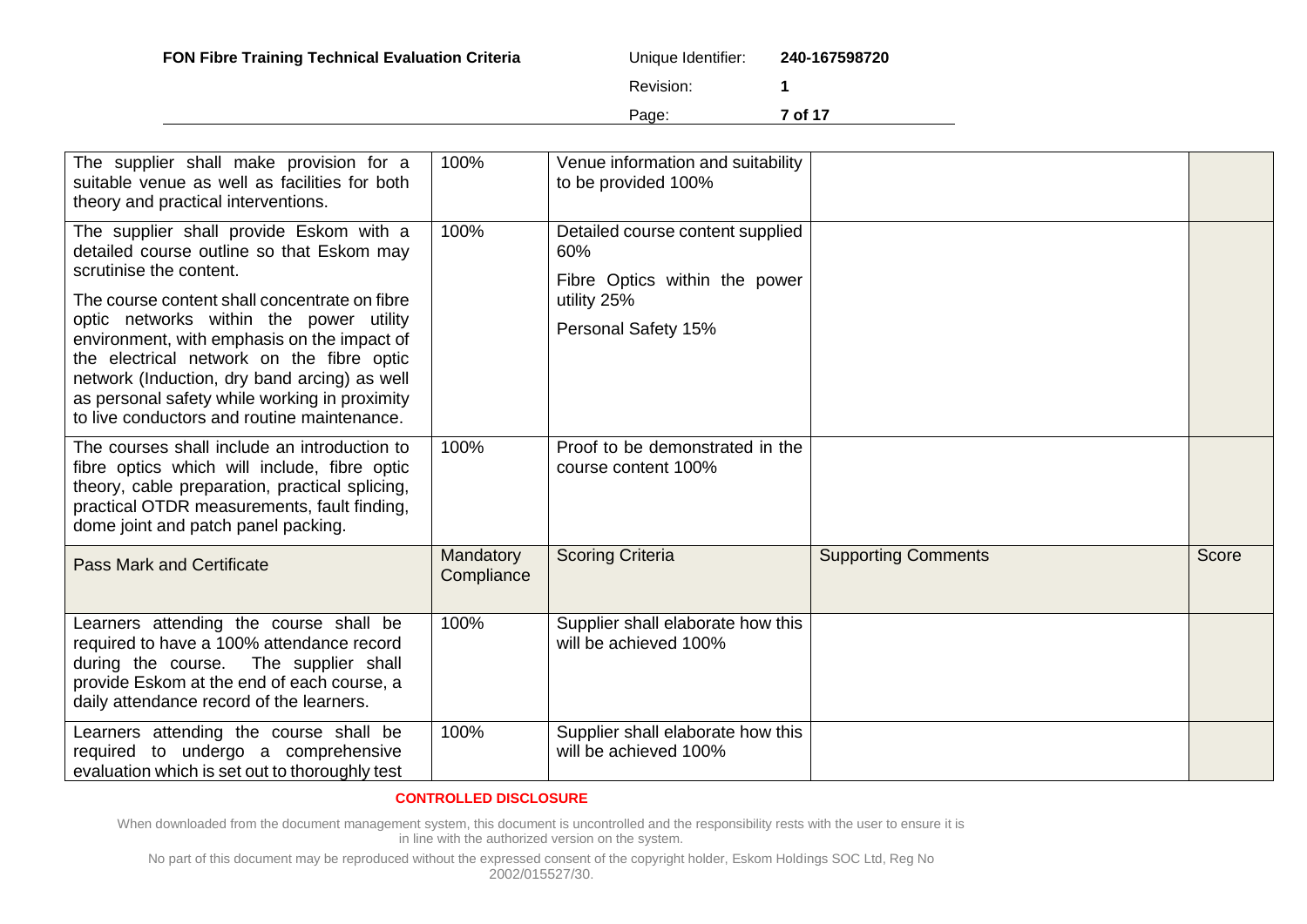Page: **8 of 17**

| the knowledge and practical skills gained<br>during the course.                                                                                                                                                                  |                         |                                                                                |                            |       |
|----------------------------------------------------------------------------------------------------------------------------------------------------------------------------------------------------------------------------------|-------------------------|--------------------------------------------------------------------------------|----------------------------|-------|
| Learners shall be required to achieve an<br>80% pass mark. The completed exam<br>results shall be made available to the<br>Eskom training department providing the<br>name, unique number and score achieved<br>by each learner. | 100%                    | Supplier shall elaborate how this<br>will be achieved 100%                     |                            |       |
| The supplier shall provide on successful<br>completion of the course a certificate of<br>competence for each learner indicating the<br>results for both theory and practical<br>evaluation.                                      | 100%                    | Supplier shall elaborate how this<br>will be achieved 100%                     |                            |       |
| Accreditation of Supplier, Trainer as well as<br><b>Course Content</b>                                                                                                                                                           | Mandatory<br>Compliance | <b>Scoring Criteria</b>                                                        | <b>Supporting Comments</b> | Score |
| The supplier shall demonstrate to Eskom that<br>the supplier and its trainers and training<br>content is suitably accredited according to<br>national and/or international standards.                                            | 100%                    | Proof of Certified Trainers 50%<br>Proof of accredited Training<br>Content 50% |                            |       |

### **CONTROLLED DISCLOSURE**

When downloaded from the document management system, this document is uncontrolled and the responsibility rests with the user to ensure it is in line with the authorized version on the system.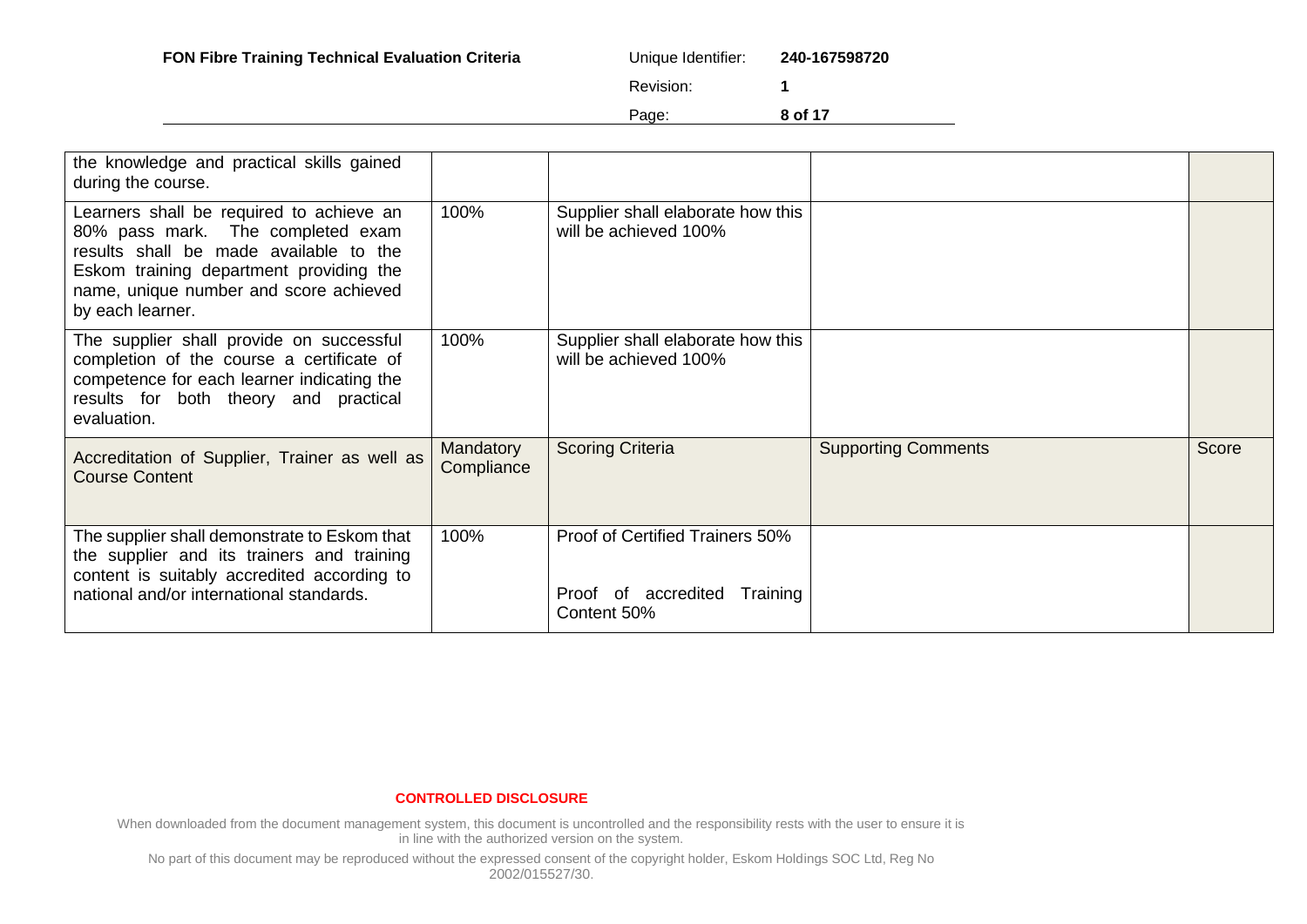| FON Fibre Training Technical Evaluation Criteria<br>Unique Identifier: | 240-167598720 |
|------------------------------------------------------------------------|---------------|
|------------------------------------------------------------------------|---------------|

| iue Identifier: | 240-167598720 |
|-----------------|---------------|
|                 |               |

Page: **9 of 17**

| <b>Course Content</b>                                                                                                                                                                                                                                                                               | Mandatory<br>Compliance | <b>Scoring Criteria</b>                                                                                                                  | <b>Supporting Comments</b> | Score |
|-----------------------------------------------------------------------------------------------------------------------------------------------------------------------------------------------------------------------------------------------------------------------------------------------------|-------------------------|------------------------------------------------------------------------------------------------------------------------------------------|----------------------------|-------|
| The following requirements are set as the minimum content<br>requirements for fibre optic courses. The courses shall be<br>structured by the supplier into modules/levels so as to<br>advance the learners knowledge from basic to advanced.                                                        |                         |                                                                                                                                          |                            |       |
| <b>Fibre Optic Introduction Course</b>                                                                                                                                                                                                                                                              | Mandatory<br>Compliance | <b>Scoring Criteria</b>                                                                                                                  | <b>Supporting Comments</b> | Score |
| Learners with or without prior knowledge of fibre<br>optics, will need to be fully competent with fibre<br>optic theory, testing and splicing. The learner<br>shall be fully competent to enter into the fibre optic<br>maintenance environment to maintain, test and<br>splice fibre optic cables. | 100%                    | content<br>aligned<br>Course<br>to<br>accommodate learners with no<br>prior experience 50%<br>Competence guaranteed post<br>training 50% |                            |       |
| The learner shall be able to "pack" a dome joint<br>and patch panel correctly. The learner shall be<br>able to perform power and light source testing as<br>well as OTDR testing and understand and<br>interpret the results.                                                                       | 100%                    | Proof to be demonstrated in the<br>course content 100%                                                                                   |                            |       |
| <b>Optical Fibre Theory</b>                                                                                                                                                                                                                                                                         | 100%                    | <b>Scoring Criteria</b>                                                                                                                  | <b>Supporting Comments</b> |       |

#### **CONTROLLED DISCLOSURE**

When downloaded from the document management system, this document is uncontrolled and the responsibility rests with the user to ensure it is in line with the authorized version on the system.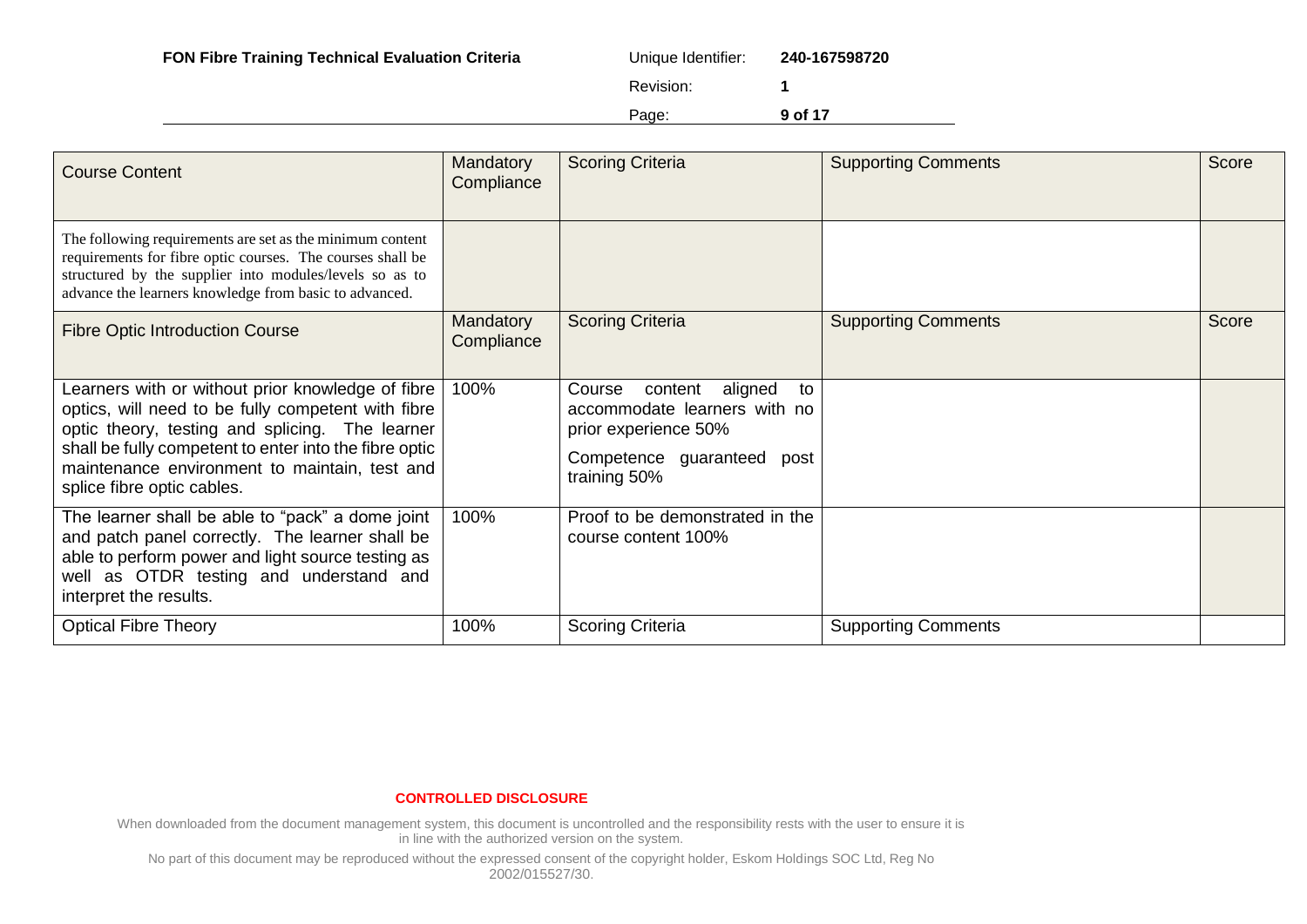| <b>FON Fibre Training Technical Evaluation Criteria</b> | Unique Identifier: | 240-167598720 |
|---------------------------------------------------------|--------------------|---------------|
|                                                         | Revision:          |               |
|                                                         | Page:              | 10 of 17      |

| Proof to be demonstrated in the                                                                                                                                                                                                                                                                             |  |
|-------------------------------------------------------------------------------------------------------------------------------------------------------------------------------------------------------------------------------------------------------------------------------------------------------------|--|
| Fibre Optic's vs. Copper<br>course content 100%                                                                                                                                                                                                                                                             |  |
| How a fibre optic cable is manufactured with respect<br>to Materials, Doping, Cladding, Buffer – Loose tube<br>buffer and tight buffer, Colour coding Fibres and<br>Transport Tubes, strengthening of the different fibre<br>cables for their applications (Kevlar, Glass<br>Reinforced Plastic rods etc.). |  |
| Core and Cladding diameters, Single mode vs.<br>Multimode and wavelengths, Water peak, non-zero<br>dispersion shifted fibres, Dispersion shifted fibres,<br>Dispersion compensation fibres.                                                                                                                 |  |
| Properties of light and dispersion,<br>$\bullet$                                                                                                                                                                                                                                                            |  |
| Reflection, Refraction, Rayleigh                                                                                                                                                                                                                                                                            |  |
| Backscatter, Chromatic dispersion,                                                                                                                                                                                                                                                                          |  |
| Transmission differences via Laser and Led,                                                                                                                                                                                                                                                                 |  |
| Types of lasers, Identifying the laser types,                                                                                                                                                                                                                                                               |  |
| Laser safety.                                                                                                                                                                                                                                                                                               |  |
| Differences between the types of cable and                                                                                                                                                                                                                                                                  |  |
| where best applied, Duct, OPGW, Wrap,                                                                                                                                                                                                                                                                       |  |
| ADSS, MASS, Handling and installing                                                                                                                                                                                                                                                                         |  |
| cables, bend radius, hauling methods,                                                                                                                                                                                                                                                                       |  |
| Machinery and equipment required, safety.                                                                                                                                                                                                                                                                   |  |
| Connector types as well as difference                                                                                                                                                                                                                                                                       |  |
| between APC and UPC and the effects of                                                                                                                                                                                                                                                                      |  |
| incorrect use.                                                                                                                                                                                                                                                                                              |  |
| Theory of how an OTDR works, What is a                                                                                                                                                                                                                                                                      |  |
| dead zone, OTDR setup such as: Cable type,                                                                                                                                                                                                                                                                  |  |

When downloaded from the document management system, this document is uncontrolled and the responsibility rests with the user to ensure it is in line with the authorized version on the system.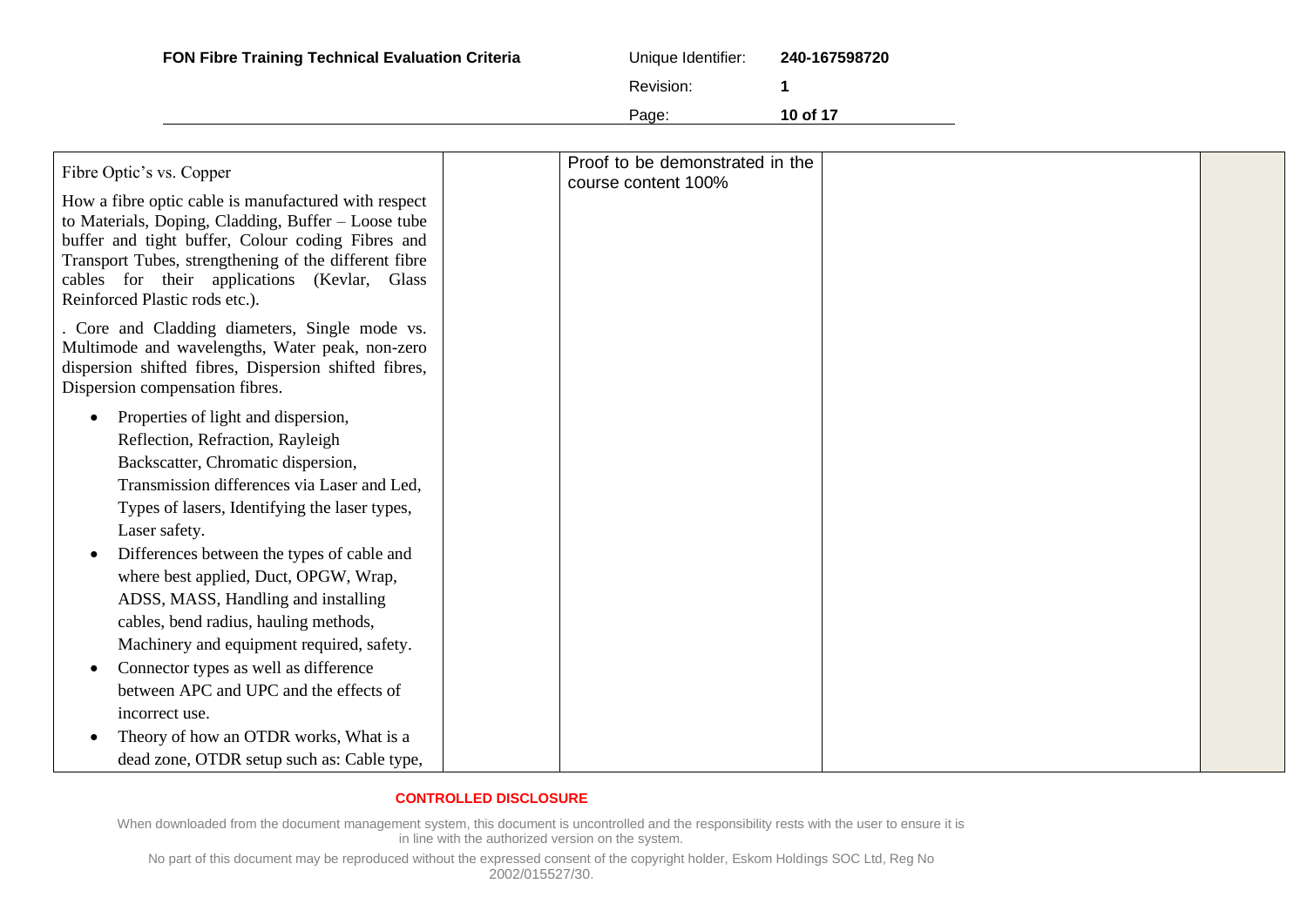| <b>FON Fibre Training Technical Evaluation Criteria</b> | Unique Identifier: | 240-167598720 |
|---------------------------------------------------------|--------------------|---------------|
|                                                         | Revision:          |               |
|                                                         | Page:              | 11 of 17      |

| Site names, Dates, Setting the wavelength,                                                |  |  |  |
|-------------------------------------------------------------------------------------------|--|--|--|
| Setting Pulse width, Setting the Distance                                                 |  |  |  |
| range. Trace analysis such as: Identifying                                                |  |  |  |
| and understanding the different types of                                                  |  |  |  |
| events, What is ghosting, Distance to events,                                             |  |  |  |
| Bi-directional testing, Saving the OTDR                                                   |  |  |  |
| data. Practical fault finding using an OTDR                                               |  |  |  |
| (EXFO FTB 400) (each learner to                                                           |  |  |  |
| participate individually).                                                                |  |  |  |
| Power and light source measurement theory                                                 |  |  |  |
| (Recording your reference), Power and light                                               |  |  |  |
| source practical (each learner to participate                                             |  |  |  |
| individually).                                                                            |  |  |  |
| Theory of operation of a Fusion Splicing                                                  |  |  |  |
| machine, Safety issues w.r.t eyes, ingestion                                              |  |  |  |
| etc. Fibre preparation, Cleaving, Splice                                                  |  |  |  |
| protectors, Cleaning and care of the splicing                                             |  |  |  |
| machine. Fibre waste management, Practical                                                |  |  |  |
| splicing exercises (each learner to                                                       |  |  |  |
| participate individually). Dome Joints theory<br>of packing, Dome Joint packing practical |  |  |  |
| (each learner to participate individually).                                               |  |  |  |
| Patch panel theory of packing, Patch panel                                                |  |  |  |
| packing practical (each learner to                                                        |  |  |  |
| participate individually).                                                                |  |  |  |
| Cleaning of connectors on ODF's, Patch                                                    |  |  |  |
| leads and test equipment.                                                                 |  |  |  |
|                                                                                           |  |  |  |

When downloaded from the document management system, this document is uncontrolled and the responsibility rests with the user to ensure it is in line with the authorized version on the system.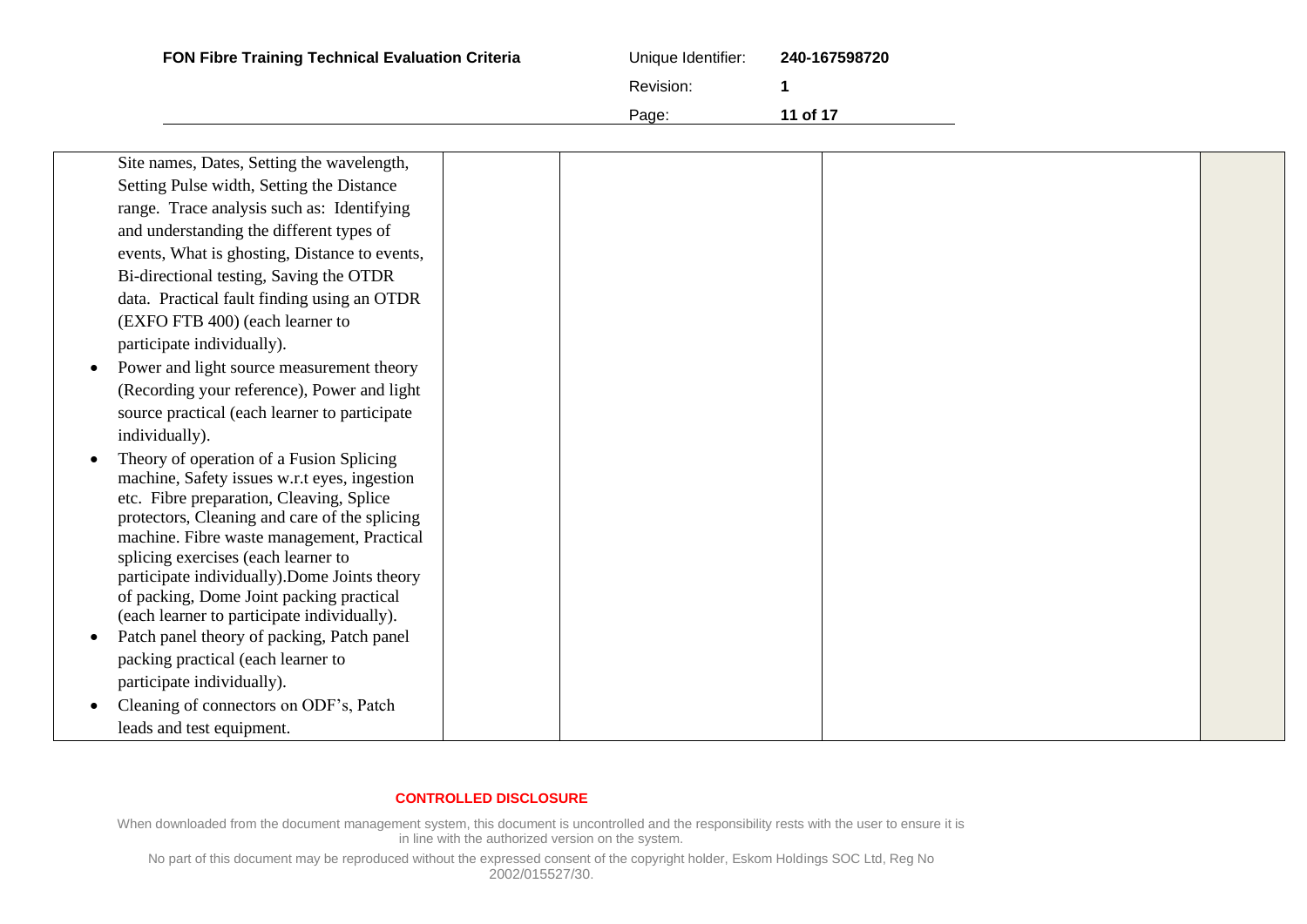| FON Fibre Training Technical Evaluation Criteria                                                          | Unique Identifier:<br>Revision:<br>Page: | 240-167598720<br>12 of 17 |  |
|-----------------------------------------------------------------------------------------------------------|------------------------------------------|---------------------------|--|
| Identification of installation defects on all<br>fibre technologies<br>International methods of temporary |                                          |                           |  |
| repairs.<br>Enforcing installation and repair standards<br>Contractor management.                         |                                          |                           |  |

When downloaded from the document management system, this document is uncontrolled and the responsibility rests with the user to ensure it is in line with the authorized version on the system.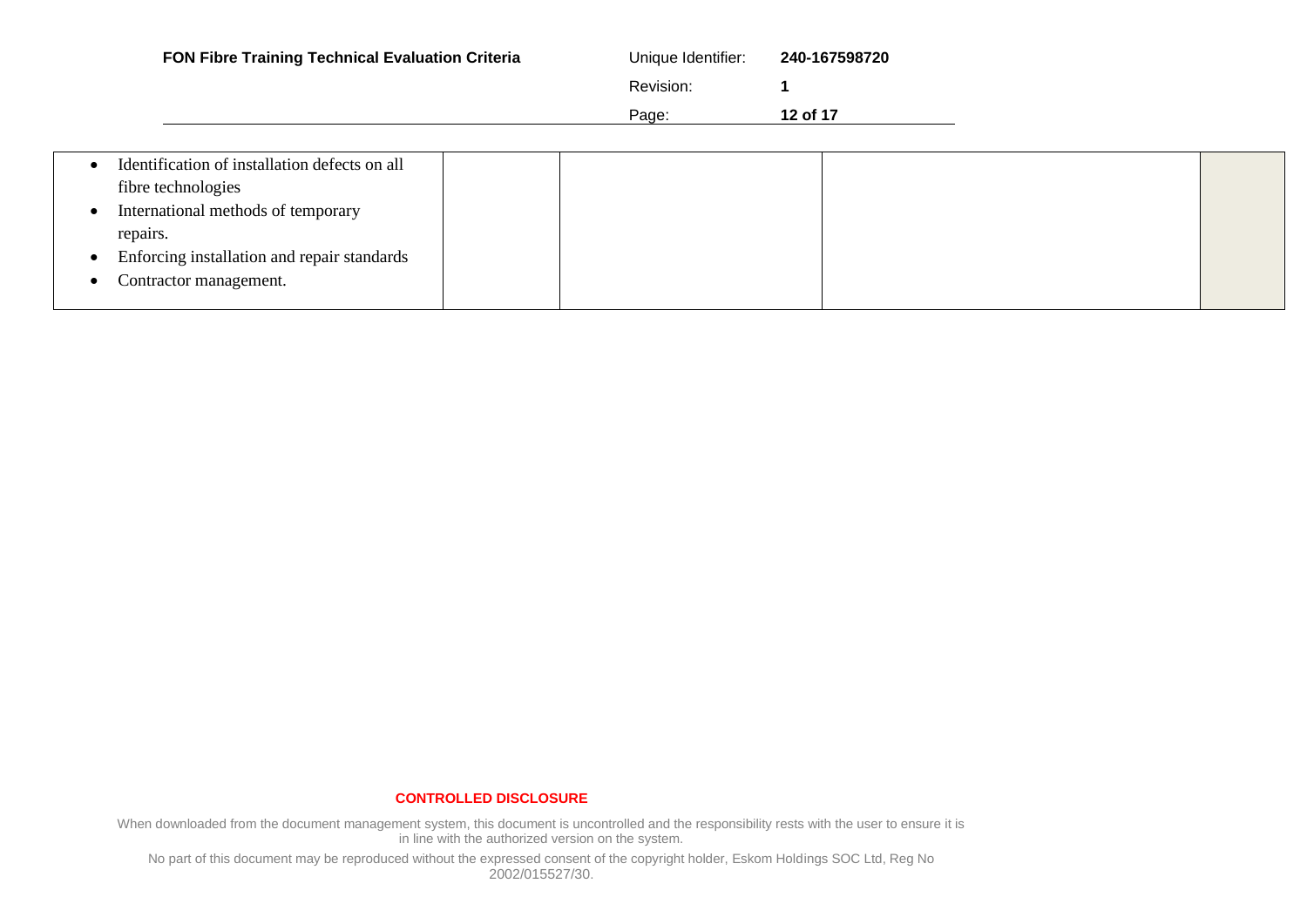| <b>FON Fibre Training Technical Evaluation Criteria</b> | Unique Identifier: | 240-167598720 |
|---------------------------------------------------------|--------------------|---------------|
|                                                         | Revision:          |               |
|                                                         | Page:              | 13 of 17      |

| <b>TECHNICAL EVALUATION CRITERIA</b>                                                                                                                                                                                                                                                                                                                                                                                                                                 |                                                                |                                                        |                            |       |  |  |
|----------------------------------------------------------------------------------------------------------------------------------------------------------------------------------------------------------------------------------------------------------------------------------------------------------------------------------------------------------------------------------------------------------------------------------------------------------------------|----------------------------------------------------------------|--------------------------------------------------------|----------------------------|-------|--|--|
| <b>Company Name</b>                                                                                                                                                                                                                                                                                                                                                                                                                                                  |                                                                |                                                        |                            |       |  |  |
|                                                                                                                                                                                                                                                                                                                                                                                                                                                                      | <b>REFERENCED TO OPTICAL FIBRE SPECIFICATION 240-118710943</b> |                                                        |                            |       |  |  |
| <b>FOR</b><br><b>CATEGORY 2 - Fibre Installation Training</b><br><b>OFFICE</b><br><b>USE</b><br><b>ONLY</b>                                                                                                                                                                                                                                                                                                                                                          |                                                                |                                                        |                            |       |  |  |
| The following requirements are set as the minimum content requirements for fibre optic courses. The courses shall be structured by the supplier into<br>modules/levels so as to advance the learners knowledge from basic to advanced.                                                                                                                                                                                                                               |                                                                |                                                        |                            |       |  |  |
| <b>Fibre Optic Advanced Courses</b>                                                                                                                                                                                                                                                                                                                                                                                                                                  | Mandatory<br>Compliance                                        | <b>Scoring Criteria</b>                                | <b>Supporting Comments</b> | Score |  |  |
| The Learner shall be able to demonstrate and perform<br>the installation of OPGW, ADSS, and Wrapped fibre.<br>The learner must demonstrate the use of the installation<br>machinery required (winch and Tensioner, use of pulleys<br>etc.), tensioning, associated safety and earthing. The<br>learners need to be able to identify incorrect/poor<br>installation practises, incorrect/poor installation of<br>attachment hardware and highlight any safety issues. | 100%                                                           | Proof to be demonstrated in the<br>course content 100% |                            |       |  |  |
| Theory of Installing of ADSS, planning,<br>$\bullet$<br>attachment hardware required, methods of                                                                                                                                                                                                                                                                                                                                                                     | 100%                                                           | Proof to be demonstrated in the<br>course content 100% |                            |       |  |  |

When downloaded from the document management system, this document is uncontrolled and the responsibility rests with the user to ensure it is in line with the authorized version on the system.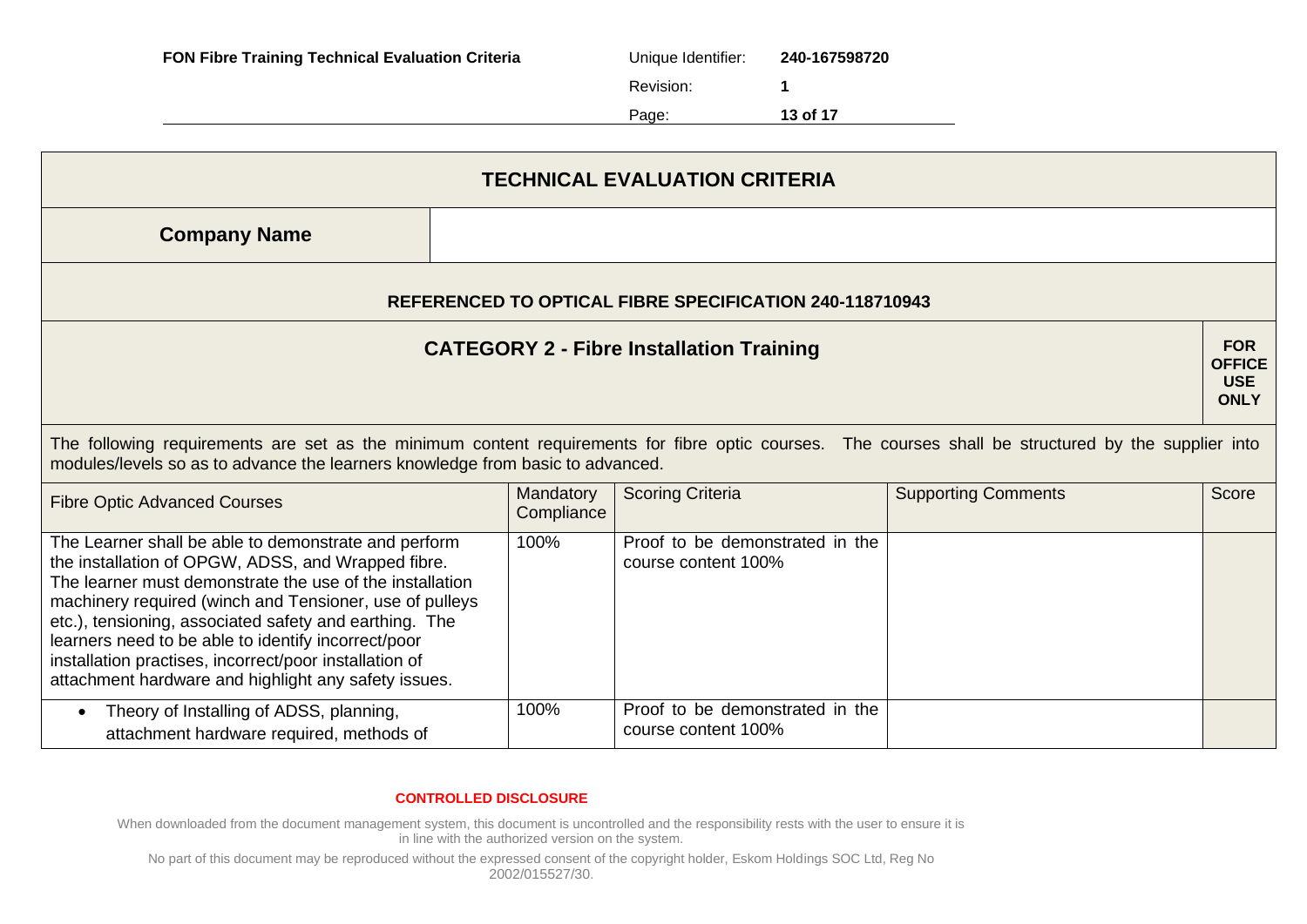| FON Fibre Training Technical Evaluation Criteria<br>Unique Identifier: | 240-167598720 |
|------------------------------------------------------------------------|---------------|
|------------------------------------------------------------------------|---------------|

| que Identifier: | 240-167598720 |
|-----------------|---------------|
|                 |               |

Page: **14 of 17**

| installing, tensioning, safety, ADSS practical<br>installation.                                                                                                                                                                        |      |                                                        |  |
|----------------------------------------------------------------------------------------------------------------------------------------------------------------------------------------------------------------------------------------|------|--------------------------------------------------------|--|
| Theory of installing OPGW, planning, attachment<br>hardware required, method of installing,<br>tensioning, safety, OPGW practical installation.                                                                                        | 100% | Proof to be demonstrated in the<br>course content 100% |  |
| Theory of installing wrapped fibre, planning,<br>attachment hardware required, method of<br>installing, tensioning, safety, Wrapped Fibre<br>practical installation.                                                                   | 100% | Proof to be demonstrated in the<br>course content 100% |  |
| Theory of installing duct cable, planning of<br>manholes and ducted routes, hauling, safety<br>during installation, safety accessing manholes<br>post installation (gas detection, vermin etc.),<br>Duct cable practical installation. | 100% | Proof to be demonstrated in the<br>course content 100% |  |

#### **CONTROLLED DISCLOSURE**

When downloaded from the document management system, this document is uncontrolled and the responsibility rests with the user to ensure it is in line with the authorized version on the system.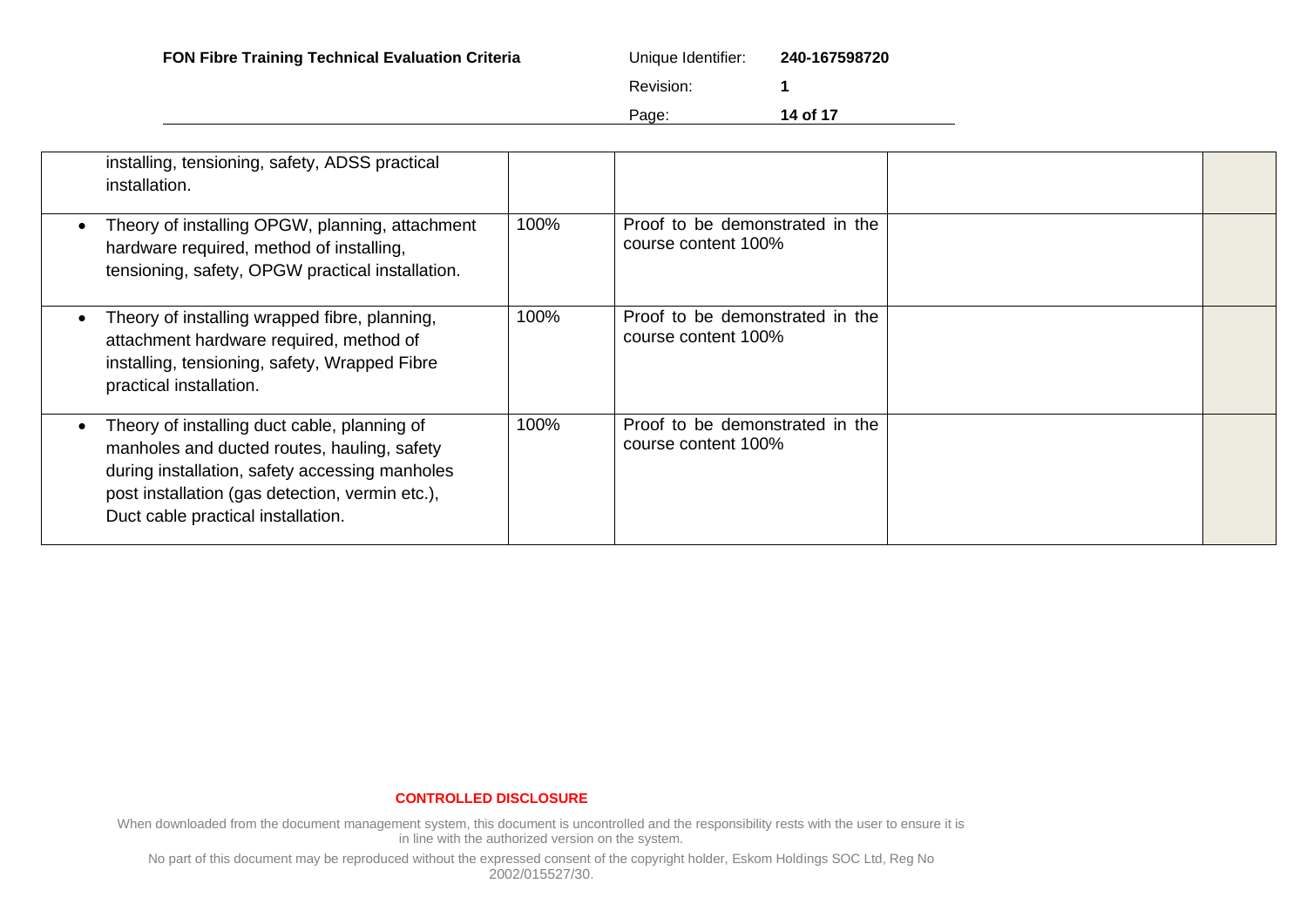| <b>FON Fibre Training Technical Evaluation Criteria</b> | Unique Identifier: | 240-167598720 |
|---------------------------------------------------------|--------------------|---------------|
|                                                         | Revision:          |               |
|                                                         | Page:              | 15 of 17      |

| <b>TECHNICAL EVALUATION CRITERIA</b>                                                                                                                                                                                                                                                                                                                                                                          |  |                         |                                                        |                            |                                                          |
|---------------------------------------------------------------------------------------------------------------------------------------------------------------------------------------------------------------------------------------------------------------------------------------------------------------------------------------------------------------------------------------------------------------|--|-------------------------|--------------------------------------------------------|----------------------------|----------------------------------------------------------|
| <b>Company Name</b>                                                                                                                                                                                                                                                                                                                                                                                           |  |                         |                                                        |                            |                                                          |
| <b>REFERENCED TO OPTICAL FIBRE SPECIFICATION 240-118710943</b>                                                                                                                                                                                                                                                                                                                                                |  |                         |                                                        |                            |                                                          |
| <b>CATEGORY 3 - Advanced Testing and Network Planning</b>                                                                                                                                                                                                                                                                                                                                                     |  |                         |                                                        |                            | <b>FOR</b><br><b>OFFICE</b><br><b>USE</b><br><b>ONLY</b> |
| The following requirements are set as the minimum content requirements for fibre optic courses. The courses shall be structured by the supplier into<br>modules/levels so as to advance the learners knowledge from basic to advanced.                                                                                                                                                                        |  |                         |                                                        |                            |                                                          |
| <b>Advanced Testing and Network Planning</b>                                                                                                                                                                                                                                                                                                                                                                  |  | Mandatory<br>Compliance | <b>Scoring Criteria</b>                                | <b>Supporting Comments</b> | Score                                                    |
| The learner shall be able to design a fibre<br>optic network route and work out the loss<br>budget as well as determine the correct<br>power levels required to operate across the<br>network. The learner shall also<br>demonstrate and understand the working of<br>DWDM and SDH principles. The learner<br>shall be well versed with PMD testing as<br>well as analysing and understanding the<br>results. |  | 100%                    | Proof to be demonstrated in the course<br>content 100% |                            |                                                          |

When downloaded from the document management system, this document is uncontrolled and the responsibility rests with the user to ensure it is in line with the authorized version on the system.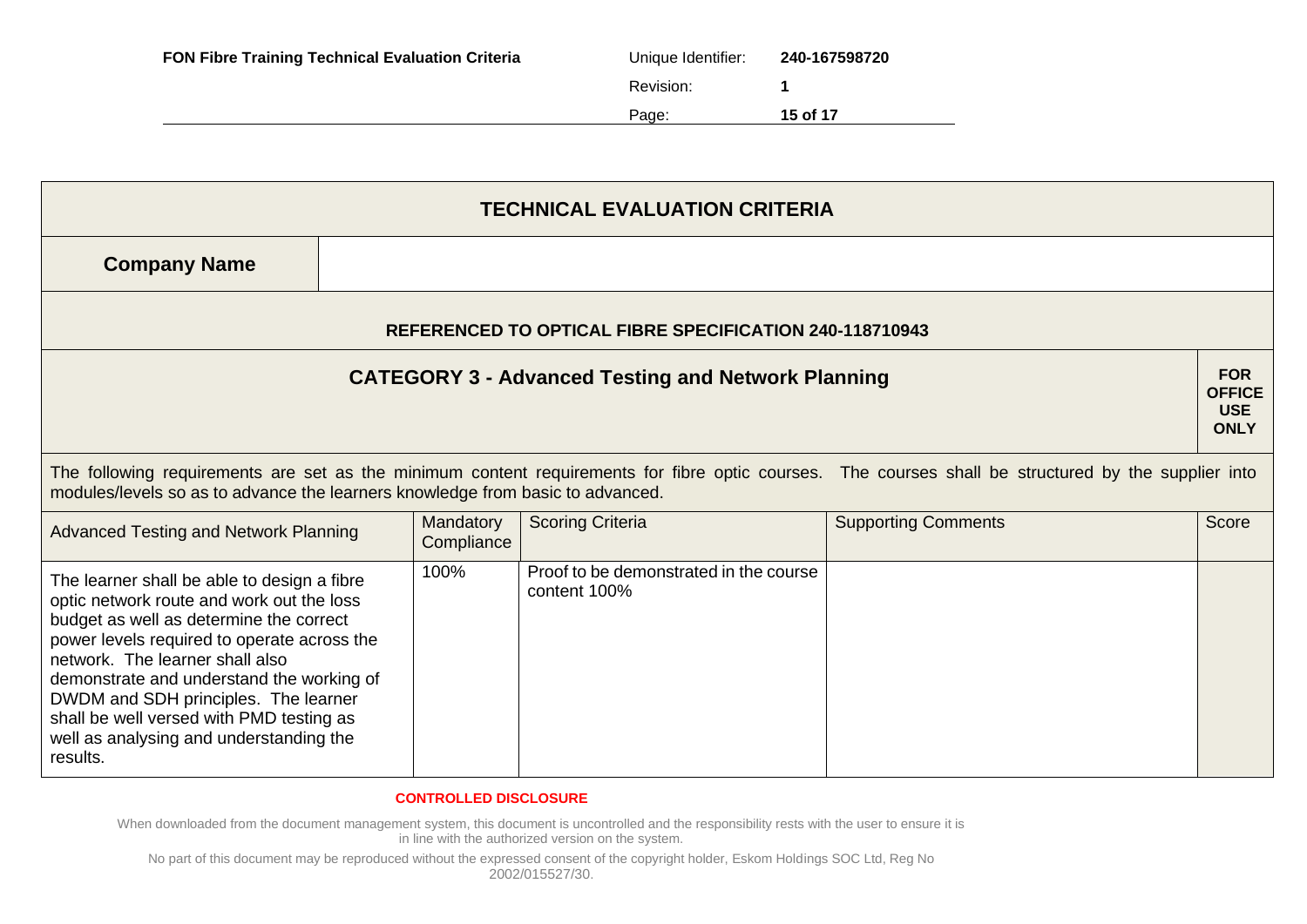|                   | <b>FON Fibre Training Technical Evaluation Criteria</b> | Unique Identifier: | 240-167598720 |
|-------------------|---------------------------------------------------------|--------------------|---------------|
|                   |                                                         | Revision:          |               |
| 16 of 17<br>Page: |                                                         |                    |               |

| DWDM basics, multiplexing and de-<br>multiplexing, DWDM components and<br><b>ITU standards - OADMS.</b> | 100% | Proof to be demonstrated in the course<br>content 100% |  |
|---------------------------------------------------------------------------------------------------------|------|--------------------------------------------------------|--|
| Network planning and budget<br>calculations.                                                            | 100% | Proof to be demonstrated in the course<br>content 100% |  |
| PMD testing and analysis.                                                                               | 100% | Proof to be demonstrated in the course<br>content 100% |  |

**Table 2: Technical evaluation criteria**

#### **CONTROLLED DISCLOSURE**

When downloaded from the document management system, this document is uncontrolled and the responsibility rests with the user to ensure it is in line with the authorized version on the system.